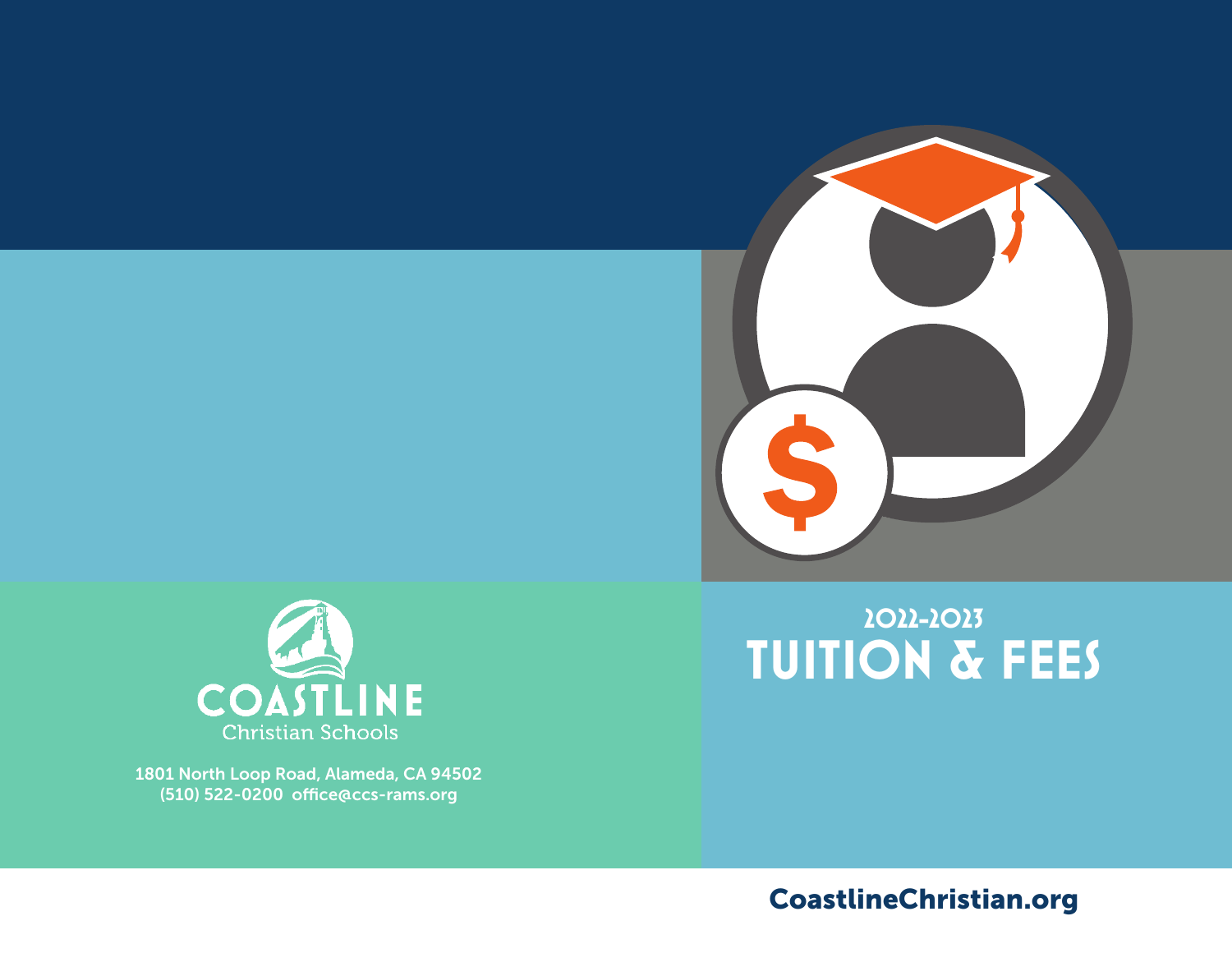# Application Fee

A \$150 non-refundable fee is due upon submission of an application. This fee includes a standardized placement exam required for admission to CCS.



## Enrollment Fee

Newly admitted students pay a \$350 fee upon enrollment. Continuing students pay \$375 if enrolled by February 16, 2022 and \$550 thereafter. All enrollment fees are non-refundable.



# Tuition (2022-2023)

| Grade   |             | <b>1st Child</b> | 2nd Child | <b>3rd Child</b> | <b>4th Child</b> |
|---------|-------------|------------------|-----------|------------------|------------------|
| $K-5th$ | Prepaid     | \$12,800         | \$10,600  | \$9,500          | Free             |
|         | 10-Payments | \$12,900         | \$10,700  | \$9,600          | Free             |
| 6th-8th | Prepaid     | \$13,900         | \$11,700  | \$10,600         | Free             |
|         | 10-Payments | \$14,000         | \$11,800  | \$10,700         | Free             |

The prepaid annual tuition or the 1st installment of the 10-payment plan is due on June 1, 2022. The first installment is non-refundable. Subsequent installments are due on the first of the every month beginning September 2022 through May 2023. Families using e-Tuition will receive a \$75 discount per family off their enrollment fee.

Additional expenses include textbooks, field trips, events and material fees for special classes which totals approximately \$800 (varies per grade). This does not include any afterschool enrichment programs, sports or other optional programs.



# Extended Leave Policy

We ask parents not to remove students from school for early or extended vacations as students will not benefit from the classroom learning environment. Parents may be responsible to pay for any additional cost incurred as a result of the extended vacation.

# **TUITION & FEE CONTRACT (CONT.)**

#### 11. Additional Costs

Each year, students must purchase their own textbooks, supplies, and materials. In addition, there may be a charge for schoolrelated items or for participation in certain activities (e.g. yearbook, special projects, field trips, special assemblies).

#### 12. Questions?

All policies governing fees, charges, and refunds are decided by the CCS Board of Governors and implemented by the School Administration. Questions regarding these Policies and Procedures or the Tuition & Fees Schedule should be directed to the school office.

#### 13. Duties & Obligations

Coastline Christian's duties and obligations under this contract may be suspended indefinitely without notice during all periods in which CCS is closed due to any force majeure events, including, but not limited to, any earthquake, fire, flooding, act of God, war, governmental action, act of terrorism, epidemic, pandemic, state of emergency, or any other event beyond the School's control. CCS has developed a contingency instruction plan to deliver remote instruction as soon as is reasonably practicable and safe under the circumstances. If such a force majeure event occurs, CCS' duties and obligations in this contract may be postponed for a period of time until CCS can deliver its contingency course instruction or until such time as the School, in its sole discretion may safely reopen. In the event CCS is closed for a period of time or must deliver course work remotely due to an event under this clause, Parent agrees CCS is under no obligation to cancel, waive, or refund, any portion of tuition that is owed or paid to CCS.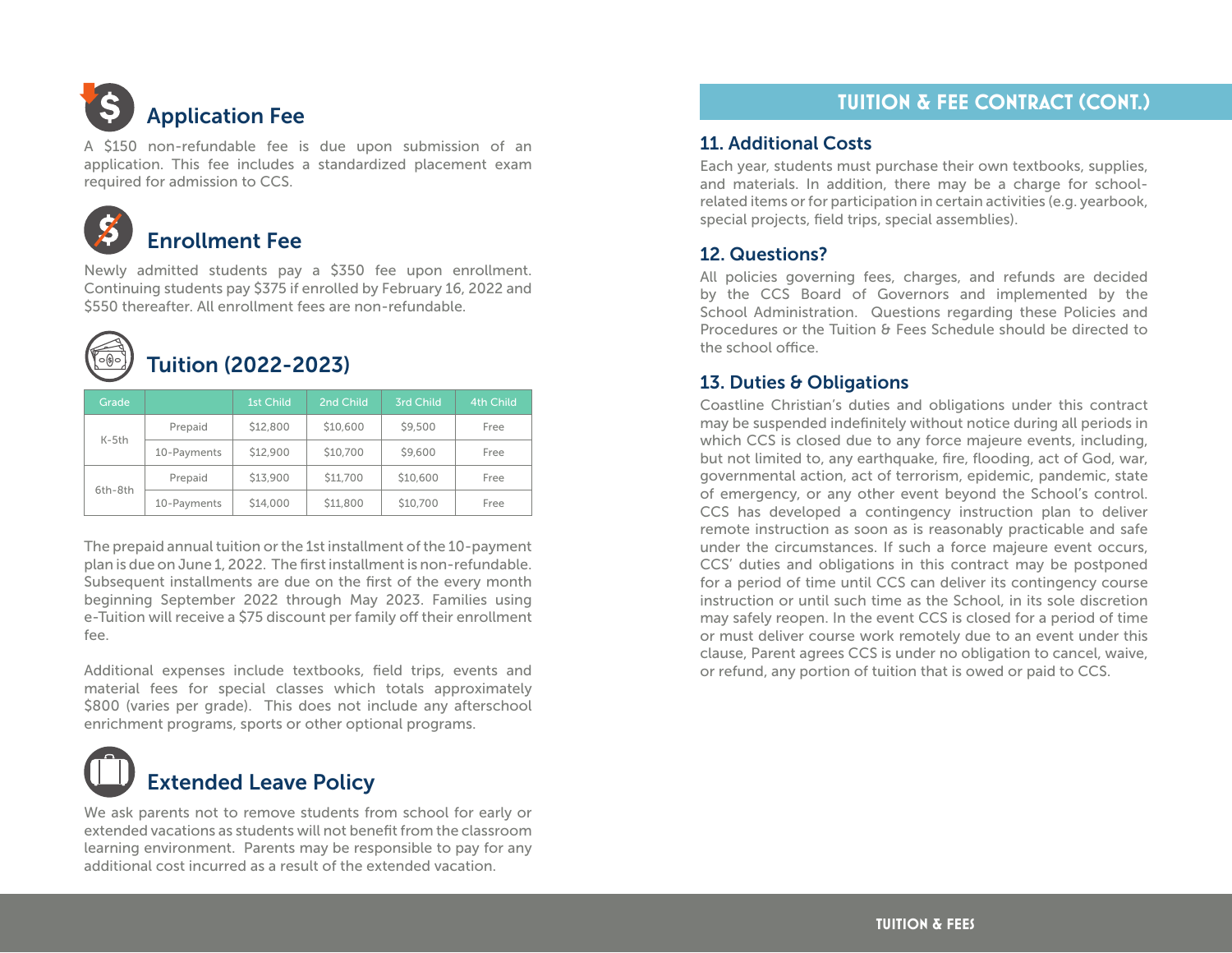### **TUITION & FEE CONTRACT (CONT.)**

#### 7. Early Cancellation

Early cancellation of an annual service (e.g. tuition, transportation, afterschool) is subject to a 10% charge based on the annual amount. The first installment is also non-refundable.

#### 8. No Refunds or Discounts

No refunds or discounts are granted for reasons such as absenteeism, vacations, suspensions or expulsions. In the event of an unexpected and extended absence beyond one month due to illness, injury, or family emergency, please contact the school office.

#### 9. Extended Leave Policy

Extended Leave Policy: We ask parents not to remove students from school for early or extended vacations as students will not benefit from the classroom learning environment. If an accommodation is needed, parents are responsible to pay for any additional cost incurred as a result.

#### 10. Delinquent Account

Delinquents Accounts- If your student's account becomes 30 days past due, you will be contacted by our accounting department and you will have 10 days to set up a plan to bring your account to current status. If you fail to set up a plan within the 10 day period or default on the plan agreed upon, your student may be not permitted to attend classes, complete assignments, or take exams until the balance is paid in full. CCS reserves the right to require payment in advance or to automatically disenroll students who are repeatedly delinquent on their account. If you are receiving tuition assistance, you agree to make all monthly tuition payments on time to maintain your awarded yearly amount. If your account becomes 30 days delinquent while receiving tuition assistance, your tuition assistance award will be forfeited and you will be held responsible for the full year's tuition or disenrolled. In addition, if CCS receives an insufficient funds notice from our bank (three times for any reason) during the school year, including but not limited to the following: stop payment, closed account, insufficient funds, or inactive hold, the account must be paid in full, or the student will be required to withdraw and/or dismissed from school within 10 school days.

## Optional Services



#### Extended Care

Extended Care provides several optional services to meet different families' needs.

| Daily M-F                | 1st Child | 2nd Child | 3rd Child |
|--------------------------|-----------|-----------|-----------|
| Option 1: (until 6:00PM) | \$3,300   | \$2,800   | \$1,800   |
| Option 2: (until 4:45PM) | \$2,300   | \$1,900   | \$1,200   |

Additional details on other options and sibling discounts can be found on our After School Registration Forms. Emergency dropins are available at \$30 (3:30-6:00PM pick up) / \$15 (3:30-4:45PM pick up or 4:45-6:00PM).

# Food Service

Students can bring lunch from home or purchase hot lunch through the school's Food Service.

| <b>Lunch Prices</b><br>(year 2021-2022 for reference) | <b>Per Meal</b>   | Notice of any lunch price or<br>policy changes will be given<br>at the beginning of the new<br>school year. |
|-------------------------------------------------------|-------------------|-------------------------------------------------------------------------------------------------------------|
| Mini Meal (K-2nd)                                     | S <sub>4.75</sub> |                                                                                                             |
| Full Meal (K-Middle School)                           | \$5.75            |                                                                                                             |
| Plus Meal (Double Entree)                             | \$8.00            |                                                                                                             |



CCS has a limited number of seats with our school vans. The prices of the annual van services per studetn are listed below. There is a 10% discount for each additional child in the same family:

San Leandro or Alameda: (Per student) 2-way annual fee at \$3,280, and 1-way annual fee at \$1,970

Oakland: (Per student) 2-way annual fee at \$3,580, and 1-way annual fee at \$2,150